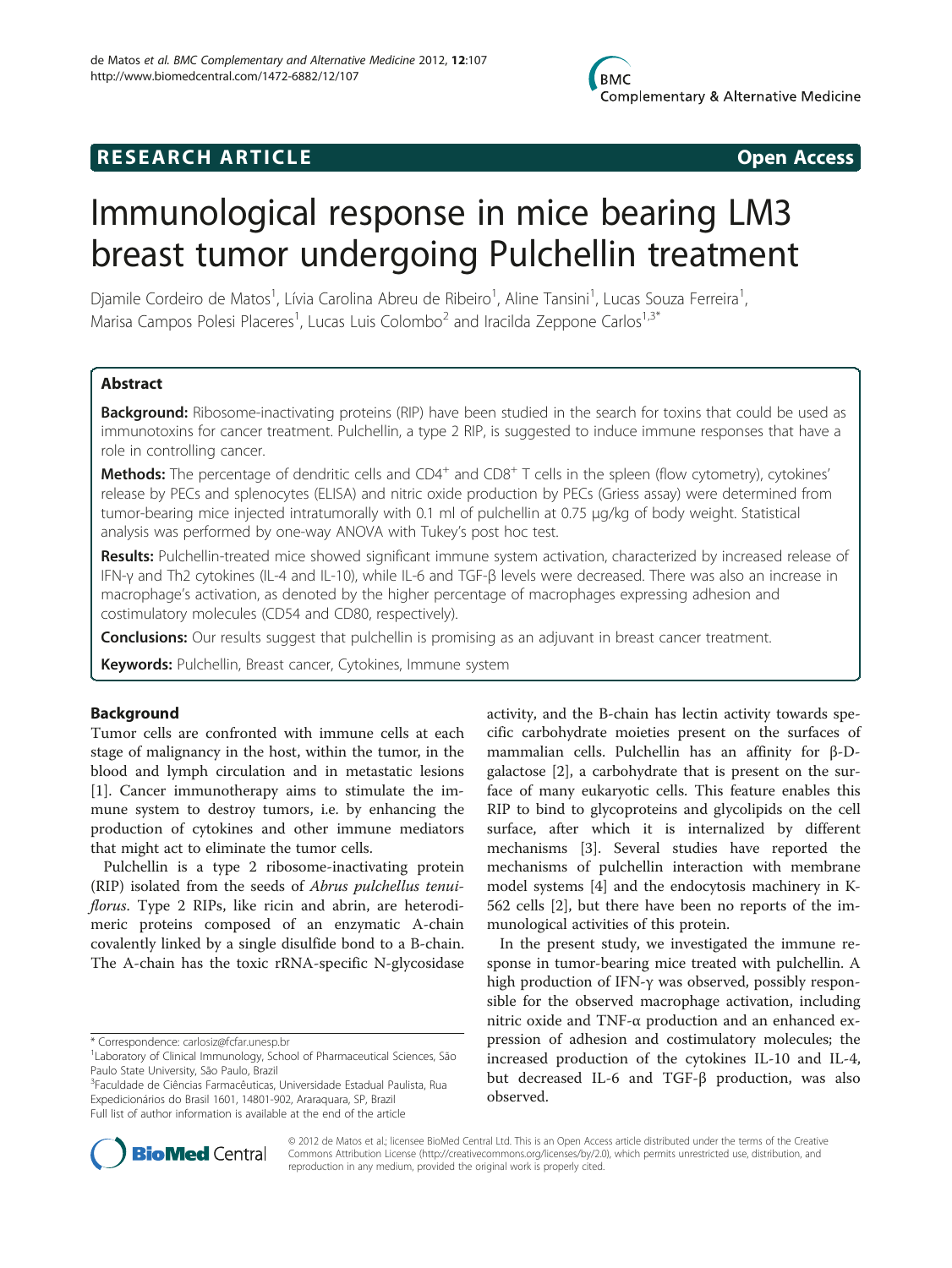# **Methods**

# Materials

Native pulchellin was isolated [[5\]](#page-4-0) and kindly provided by Dr. Ana Paula Ulian de Araújo from the Physics Institute of São Carlos – USP, Brazil.

### Cell culture

The tumor cell line LM3, derived from a murine mammary adenocarcinoma that spontaneously arose in BALB/ c mice, was kindly provided by Dr. Lucas L. Colombo from Angel H. Roffo Institute, Buenos Aires, Argentina. Cells were maintained in MEM medium (Gibco, BRL) supplemented with 3 mM L-glutamine, 80 μg/ml gentamycin and 5% heat-inactivated fetal calf serum (FCS) at  $37^{\circ}$ C in a humidified 5% CO<sub>2</sub> air atmosphere. Cells were detached by the trypsinization (0.25% trypsin and 0.02% EDTA, in  $Ca^{2+}$ - and Mg<sup>2+</sup>-free PBS) of confluent monolayers. The medium was replaced three times per week. Cell viability was assayed using a Trypan blue exclusion test, and the absence of mycoplasma was confirmed by the Hoechst method.

### Animals

Female BALB/c mice (2-3-month-old) weighing around 20 g were purchased from the animal facility of UNI-CAMP, São Paulo, Brazil. Sterilized water and food were provided ad libitum. All animal procedures were performed in accordance with the regulations of the Research Ethics Committee (# 28/2008), Faculty of Pharmaceutical Sciences, UNESP, São Paulo, Brazil.

# Experimental groups

LM3 cells  $(1 \times 10^6$  cells) were injected subcutaneously in the flanks of 2-3-month-old female BALB/c mice. After 20 days, LM3 tumor-bearing mice were injected intratumorally with 0.1 ml of pulchellin at 0.75 μg/kg of body weight (10 times the *in vitro*  $IC_{50}$  concentration) (group P) or phosphate buffered saline (group T). The mice in group N did not receive treatment (healthy mice). The mice were sacrificed after 7 days of treatment.

#### Peritoneal macrophages

Thioglycollate-elicited peritoneal exudate cells (PEC) were harvested from group P, group T and group N mice using 5.0 ml of sterile PBS, pH 7.4. The cells were washed twice by centrifugation at  $200\,\text{g}$  for 5 min at  $4^{\circ}\text{C}$ and resuspended in the appropriate medium for each test.

#### Isolation of splenic lymphocytes

Spleens were resected from group P, group T and group N mice under sterile conditions and macerated to produce single cell suspensions. After red blood cell lysis, the cells were washed twice by centrifugation at  $200 g$  for 5 min at 4°C and resuspended in the appropriate medium for each test.

### Flow cytometry analysis

The cells were adjusted to a concentration of  $1x10^6$ cells/ml in PBS containing 1% BSA. Peritoneal exudate cells were stained with the following fluorescent dyeconjugated monoclonal antibodies (Mab) from BD Biosciences: CD11b fluorescein isothiocyanate (FITC), CD54 phycoerythrin (PE) and CD80 allophycocyanin (APC). Spleen cells were stained with the following fluorescent dye-conjugated monoclonal antibodies (Mab), also from BD Biosciences: CD3 FITC, CD4 PE, CD8a peridinin chlorophyll cyanine 5.5 (PerCP-Cy5.5), CD11c FITC, CD25 APC, CD86 APC and I-Ad/I-Ed (MHC II) PE. Corresponding IgG isotypes were used as controls to account for non-specific binding (BD Biosciences). Prior to cell staining, non-specific binding sites were blocked with mouse BD Fc Block (BD Biosciences). Cell surface markers were stained for 30 min at 4°C, washed with staining buffer (PBS containing 1% BSA) and then fixed in 1% paraformaldehyde at 4°C until analysis. Flow cytometry data were acquired using a FACSCanto instrument (BD Immunocytometry System, USA) and analyzed using FACSDiva Software (BD Biosciences).

# Measurement of nitric oxide (NO) production

NO production was determined by assaying the nitrite levels of the culture supernatants using the Griess reagent. PEC (adherent cells) at  $5x10^6$  cells/ml in RPMI-1640 medium supplemented with  $2x10^{-5}$  M 2-mercaptoethanol, 100 U/mL penicillin, 100 U/ml streptomycin, 2 mM L-glutamine and 5% FCS (complete RPMI) were incubated for 24 h at  $37^{\circ}$ C in a 7.5% CO<sub>2</sub> atmosphere. Cell-free supernatant (50 μl) was mixed with 50 μl Griess reagent (0.1% sulfanilamide, 3% phosphoric acid and 0.1% naphthyl ethylenediamine) and incubated at room temperature for 10 min in the dark. After incubation, absorbance was read at 540 nm on a microplate reader (Multiskan, Labsystems, Finland). The nitrite concentration was calculated based on a standard curve. The results were expressed in μmols/ml [\[6](#page-4-0)].

# Measurement of cytokines production

The levels of IL-6 and TNF- $\alpha$  in the PEC culture supernatants and IL-4, IL-10, IFN-γ and TGF-β in the splenocytes culture supernatants were determined by a sandwich immunoassay kit (BD Biosciences Pharmingen, USA) in 96-well microplates performed according to the manufacturer's instructions. Absorbance was read at 450 nm on a microplate reader (Multiskan Ascent, Labsystems, Finland) within 30 min of stopping the reaction, and cytokine concentrations were calculated from a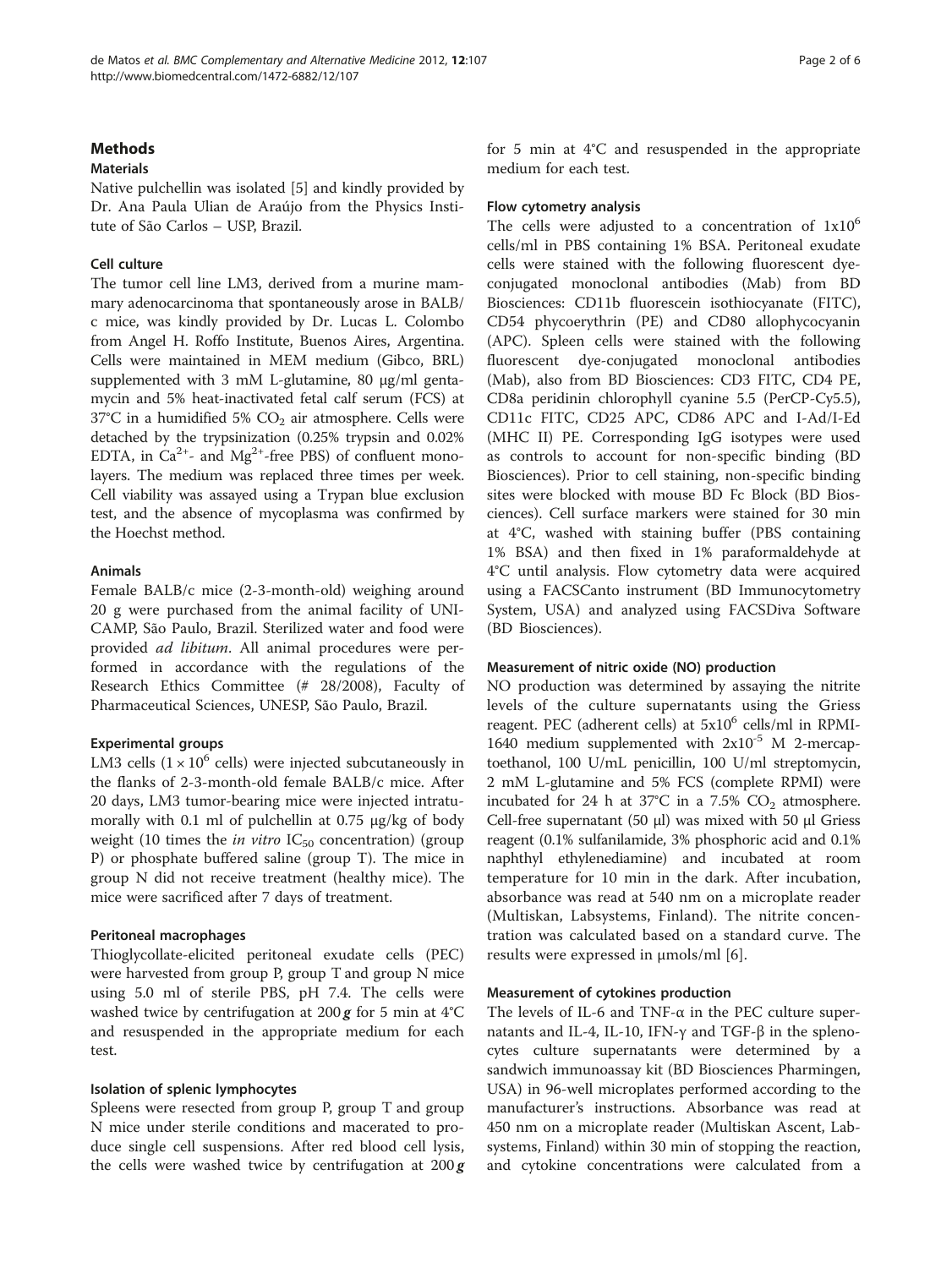curve of known concentrations of each cytokine standard. The results were expressed in pg/ml.

# Data analysis

The results are expressed as the means ± S.D. Each experiment was performed at least five times. One-way ANOVA with Tukey's post hoc test was performed using GraphPad InStat version 3.0 for Windows 95, Graph-Pad Software, San Diego, California, U.S.A. Values of p < 0.05 were considered statistically significant.

# Results

# Flow cytometry analysis

Macrophage cell surface markers were used to evaluate peritoneal cells, lymphocytes and dendritic spleen cells. We observed that untreated tumor-bearing mice (group T) presented an increase in the numbers of mature dendritic cells  $(CD11c^+CD86^+$  and  $CD11c^+MHCII^+$ , p < 0.05 and  $p < 0.01$ , respectively) and  $CD4^+CD25^+$  cells  $(p < 0.01)$ , accompanied by a reduction of total CD4<sup>+</sup> and  $CD8<sup>+</sup>$  cells ( $p < 0.001$ ) when compared to control healthy mice (group N). Pulchellin treatment (group P) promoted an enhancement of adhesion (CD54) and costimulatory (CD80) molecules expression in peritoneal macrophages  $(p < 0.01)$ , a significant reduction in the number of CD4<sup>+</sup>CD25<sup>+</sup> Treg cells (p < 0.01) and nonsignificant reduction in the number of CD8 cells and dendritic cells  $(p > 0.05)$  relative to the tumor control group (T group) (Table 1).

#### Measurement of nitric oxide and cytokine production

In order to evaluate the immune response in mice that received an intratumoral administration of pulchellin, the production of nitric oxide and cytokines in the cell culture supernatants of PEC and spleen cells was determined. Analysis of the PEC cells from pulchellin-treated tumor-bearing mice revealed a higher production of NO than that of the untreated tumor-bearing or healthy

Table 1 Percentage of macrophages (peritoneum), dendritic cells and lymphocytes (both from spleen) from mice of the different treatment groups

|                                         | Pulchellin<br>(P group)         | Tumor control<br>(T group) | <b>Healthy mice</b><br>(N group) |
|-----------------------------------------|---------------------------------|----------------------------|----------------------------------|
| % CD11b <sup>+</sup> CD54 <sup>+</sup>  | $35.8 \pm 2.6$ <sup>##***</sup> | $74.7 + 7.7$               | $23.1 + 1.4$                     |
| % CD11b <sup>+</sup> CD80 <sup>+</sup>  | $5.3 \pm 1.3$ <sup>##**</sup>   | $1.1 \pm 0.4$              | $1.5 + 0.2$                      |
| % CD11c <sup>+</sup> MHCII <sup>+</sup> | $1.5 + 0.1$ <sup>##</sup>       | $2.8 \pm 0.5***$           | $1.2 + 0.1$                      |
| % CD11c <sup>+</sup> CD86 <sup>+</sup>  | $0.2 \pm 0.1^{\#}$              | $0.4 \pm 0.1*$             | $0.2 + 0.1$                      |
| $%CD3+CDA+$                             | $9.0 \pm 0.3$ ***               | $8.5 + 0.2***$             | $17.6 + 1.0$                     |
| % $CD4^+CD25^+$                         | $0.1 \pm 0.1$ <sup>##</sup>     | $1.0 \pm 0.3$ **           | $0.1 + 0.1$                      |
| % $CD3+CDB^+$                           | $2.6 \pm 0.4***$                | $2.5 + 0.4***$             | $6.7 + 0.4$                      |

Data are represented as the mean ± SEM. Statistical significance was evaluated by Tukey post hoc test. \*  $p < 0.05$ , \*\*  $p < 0.01$  and \*\*\*  $p < 0.001$  vs. healthy group; #  $p < 0.05$  and ##  $p < 0.01$  vs. tumor control group.

mice  $(p < 0.05$  and  $p < 0.01$ , respectively) after 24 h of culture (Figure 1). The immune cells from pulchellintreated mice also produced statistically higher concentrations of TNF-α by PEC cells, and IL-4, IFN-γ and IL-10 by splenocytes, and lower concentrations of IL-6 (PEC cells) and TGF-β (splenocytes), than the cells from tumor control mice (Figures [2](#page-3-0) and [3](#page-3-0)).

# **Discussion**

In the last several years, researchers have demonstrated the important role of the immune system in the control or promotion of tumor development [\[7](#page-4-0)]. Pulchellin, a type 2 RIP isolated from Abrus pulchellus tenuiflorus' seeds, is a powerful toxin, structurally similar to abrin and ricin. Although the anti-tumor activities and immunomodulatory effects of abrin and ricin have been studied [\[8-10](#page-4-0)], there is no such published data for pulchellin.

In this study, we evaluated the production of some immune mediators and the expression of surface markers in different immune cells obtained from tumor-bearing mice treated or not with pulchellin. We observed greater production of IFN-γ by spleen cells from group P than in those from group T. Since we couldn't detect IL-12 production by PECs from group P (data not shown), it can be suggested that the increased IFN-γ production found in this group is most likely the cause of the enhanced expression of adhesion (CD54) and costimulatory (CD80) molecules and the production of TNF-α and NO by macrophages [[11\]](#page-5-0). In some cases, production of IFN-γ can be triggered in the absence of IL-12 stimulation, when there is enough antigen levels to keep a

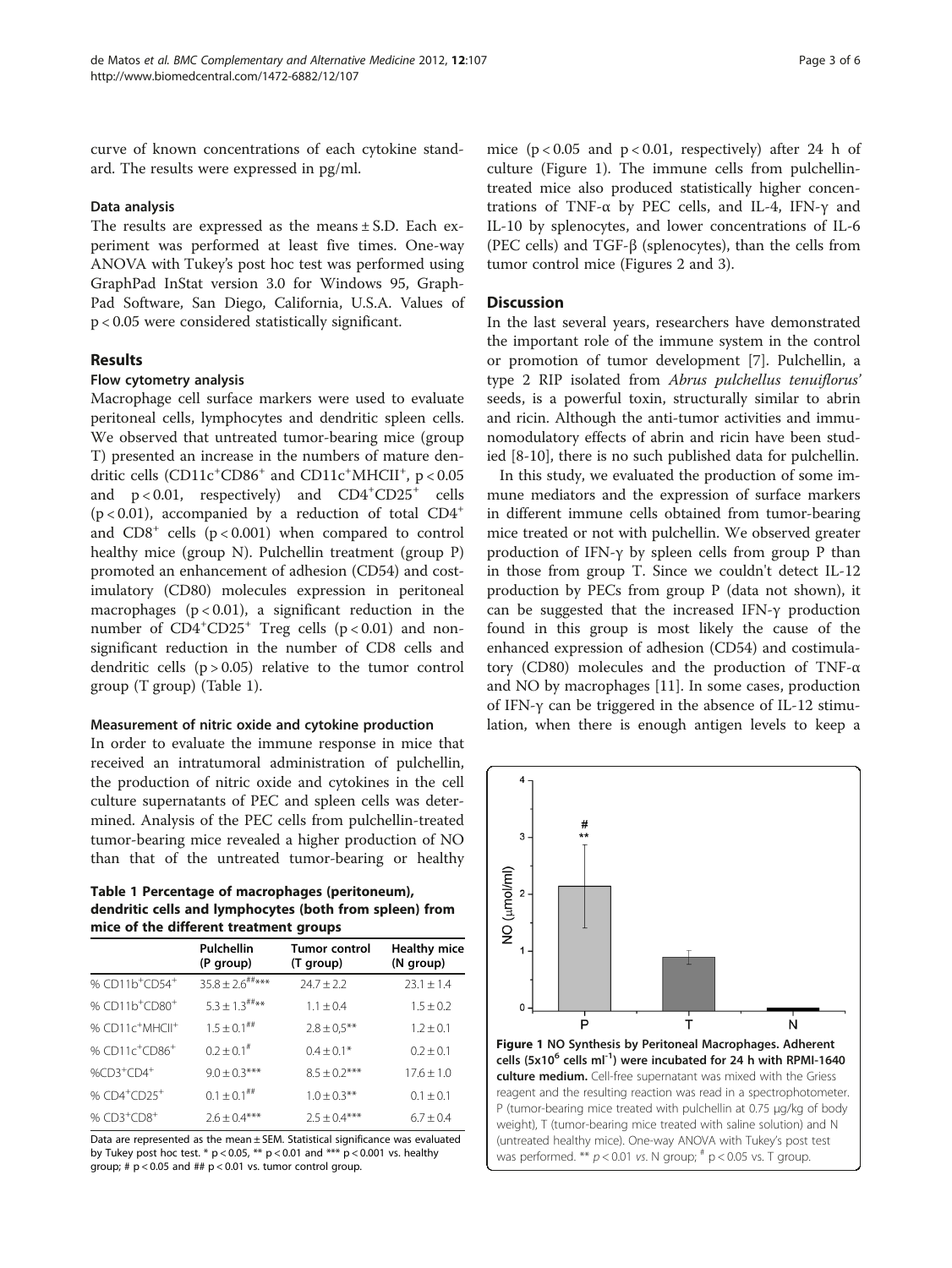<span id="page-3-0"></span>

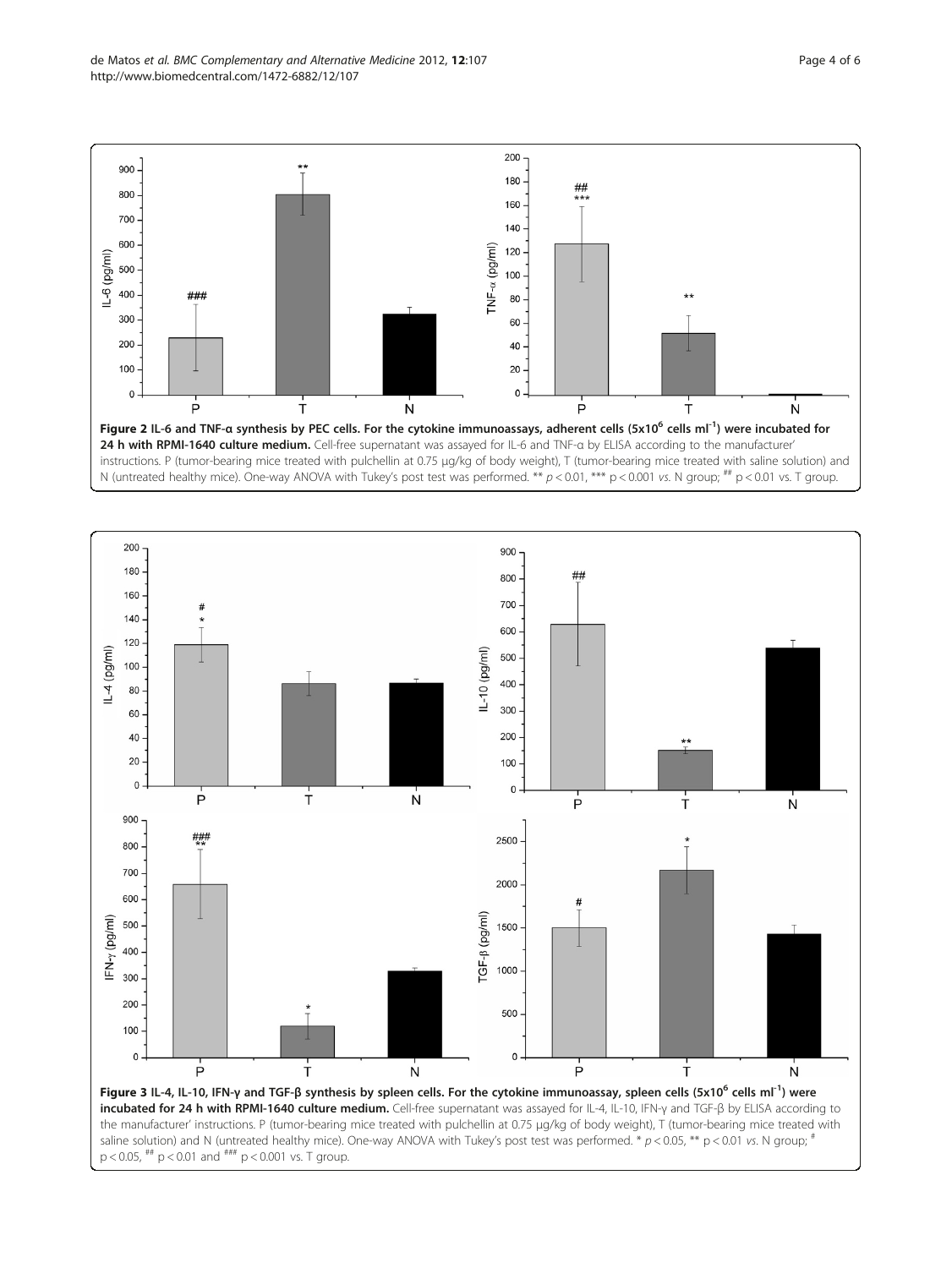<span id="page-4-0"></span>sustained TCR activation with subsequent fosforilation of the mitogen-activated Erk kinase protein, resulting in IFN-γ-producing Th1 cells [\[12](#page-5-0)].

We also observed less activation of dendritic cells from the spleens of group P mice than in mice from group T. A group of researchers have already reported a similar phenomenon when they treated immature human monocyte-derived dendritic cells with ricin (type II RIP), resulting in decreased expression of MHC II and CD86 in these cells. This may explain why pulchellin treatment does not significantly change the percentage of CD4<sup>+</sup> and CD8<sup>+</sup> T cells in comparison to group T [\[13](#page-5-0)].

A reduction of CD4<sup>+</sup>CD25<sup>+</sup> cells, as well as of TGF-β and IL-6 production, was observed in group P compared to group T. IL-6 is known to promote tumor growth by upregulating anti-apoptotic and pro-angiogenic proteins in tumor cells [[14\]](#page-5-0), and TGF-β is known to support tumor progression by promoting cell invasion and dissemination to distant sites, enhancing angiogenesis and mediating the immune evasion of tumor cells [\[15](#page-5-0)]. Besides that, IL-6 is known to promote, together with TGF- β, naive T cells differentiation into Th17 cells [\[16](#page-5-0)], which are found in greater quantities in mice as breast cancer progresses, reaching their highest levels at the later stages of the disease [\[17](#page-5-0)]. CD4<sup>+</sup>CD25<sup>+</sup> cells are naturally occurrbca03ing Tregs and are recognized as a major subset among the immune cells that are responsible for peripheral immune self-tolerance. The accumulation of CD4<sup>+</sup>CD25<sup>+</sup> Tregs can result in tumor growth through the suppression of anticancer immunity [\[18](#page-5-0)]. Consequently, the downregulation of these Tregs and cytokines by pulchellin treatment might improve antitumor immunity.

The increase in IL-10 and IL-4 release on group P animals may enhance the host immune response against the tumor and aid in the control of tumor growth. IL-4 also plays a role in the immune response against various tumors, including breast cancer, by inhibiting tumor angiogenesis [\[19\]](#page-5-0). Meanwhile, IL-10 directly activates and expands the antigen-specific IFN-γ-producing effector CD8 T cell pool inside the tumor, resulting in higher IFN-γ levels which trigger the increased expression of intratumoral antigen presenting molecules [[20](#page-5-0)].

Currently, there are several published data in which RIPs are chemically linked to or genetically fused with antibodies, growth factors, hormones and lectins for the treatment of cancer. Based on the results of the present work, pulchellin may be a candidate for further studies as a drug that can produce immunotoxins with antitumoral purpose.

# Conclusions

Pulchellin exhibited several interesting activities, including macrophage activation, the production of cytokines known to increase antitumor immunity and the reduction of pro-tumoral cytokines and CD4+CD25+ Treg cells. These results provide a new perspective for cancer treatment and suggest that pulchellin may be a candidate for the production of immunotoxins against breast cancer.

#### Abbreviations

FCS: Fetal calf serum: IC<sub>50</sub>: Inhibitory concentration 50%; IFN- ν: Interferongamma; IL-4: Interleukin-4; IL-6: Interleukin-6; IL-10: Interleukin-10; TGFβ: Transforming growth factor-beta; TNF-α: Tumor necrosis factor-alpha; Treg cells: Regulatory T cells.

#### Competing interests

The authors declare that they have no competing interests.

#### Authors' contributions

IZC conceived the study, participated in its design and coordination. DCM carried out cell culture experiments, cytokine estimations and drafted the manuscript. LCAB participated of the immunoassays. MCPP and LFS realized the tumor induction. All authors read and approved the final manuscript.

#### Acknowledgments

Special thanks to professor Ana Paula Ulian Araújo from the Physics Institute of São Carlos – USP who kindly provided the purified pulchellin solution used in our experiments. We acknowledge FAPESP for the financial support to carry out this research.

#### Author details

<sup>1</sup> Laboratory of Clinical Immunology, School of Pharmaceutical Sciences, São Paulo State University, São Paulo, Brazil. <sup>2</sup>Institute of Oncology Angel H. Roffo, University of Buenos Aires, Buenos Aires, Argentina. <sup>3</sup>Faculdade de Ciências Farmacêuticas, Universidade Estadual Paulista, Rua Expedicionários do Brasil 1601, 14801-902, Araraquara, SP, Brazil.

#### Received: 29 March 2012 Accepted: 11 July 2012 Published: 24 July 2012

#### References

- 1. Van Ginderachte JA, Movahedi K, Ghassabeh GH, Meerschaut S, Beschin A, Raes G, De Baetselier P: Classical and alternative activation of mononuclear phagocytes: Picking the best of both worlds for tumor promotion. Immunobiology 2006, 211:487–501.
- 2. Goto LS, Castilho PV, Cominetti MR, Selistre-Araújo HS, Araújo APU: Endocytosis of pulchellin and its recombinant B-chain into K-562 cells: Binding and uptake studies. Biochim Biophys Acta 2007, 1770:1660–1666.
- 3. Stirpe F, Battelli MG: Ribossome-inactivating proteins: progress and problems. Cell Mol Life Sci 2006, 63:1850–1866.
- 4. Reyes LF, Nobre TM, Pavinatto FJ, Zaniquelli ME, Caseli L, Oliveira ON Jr, Araújo AP: The role of the C-terminal region of pulchellin A-chain in the interaction with membrane model systems. Biochim Biophys Acta 2012, 1818:82–89.
- Goto LS, Beltramini DI, de Moraes RA, de Araújo APU: Abrus pulchellus type-2 RIP, pulchellin: heterologous expression and refolding of the sugar-binding B chain. Protein Expr Purif 2003, 31:12–18.
- 6. Green LC, Wagner DA, Glogowski J, Skipper PL, Wishnok JS, Tannenbaum SR: Analysis of nitrate, nitrite, and [<sup>15</sup> N] nitrate in biological fluids. Anal Biochem 1982, 126:131–138.
- 7. Fahmi T, Esendagli G, Yilmaz G, Kansu E, Guc D: Immune compartmentalization of T cell subsets in chemically-induced breast cancer. Scand J Immunol 2010, 72:339–348.
- 8. Chen ZK, Lin LW, Cai J, Yang FD, Cai HJ, Xue ES, Huang J, Wei HF, Zhang XJ: Effect of interstitial chemotherapy with ricin temperature-responsive gel for anti-breast cancer and immune regulation in rat. Chin J Integr Med 2011. doi[:10.1007/s11655-011-0757-4](http://dx.doi.org/10.1007/s11655-011-0757-4).
- 9. Chen J, Liu XS: Development and function of IL-10-IFN-γ-secreting CD4<sup>+</sup> T cells. J Leukoc Biol 2009, 86:1305–1310.
- 10. Ramnath V, Kuttan G, Kuttan R: Effect of abrin on cell-mediated immune responses in mice. Immunopharmacol Immunotoxicol 2006, 28:259–268.